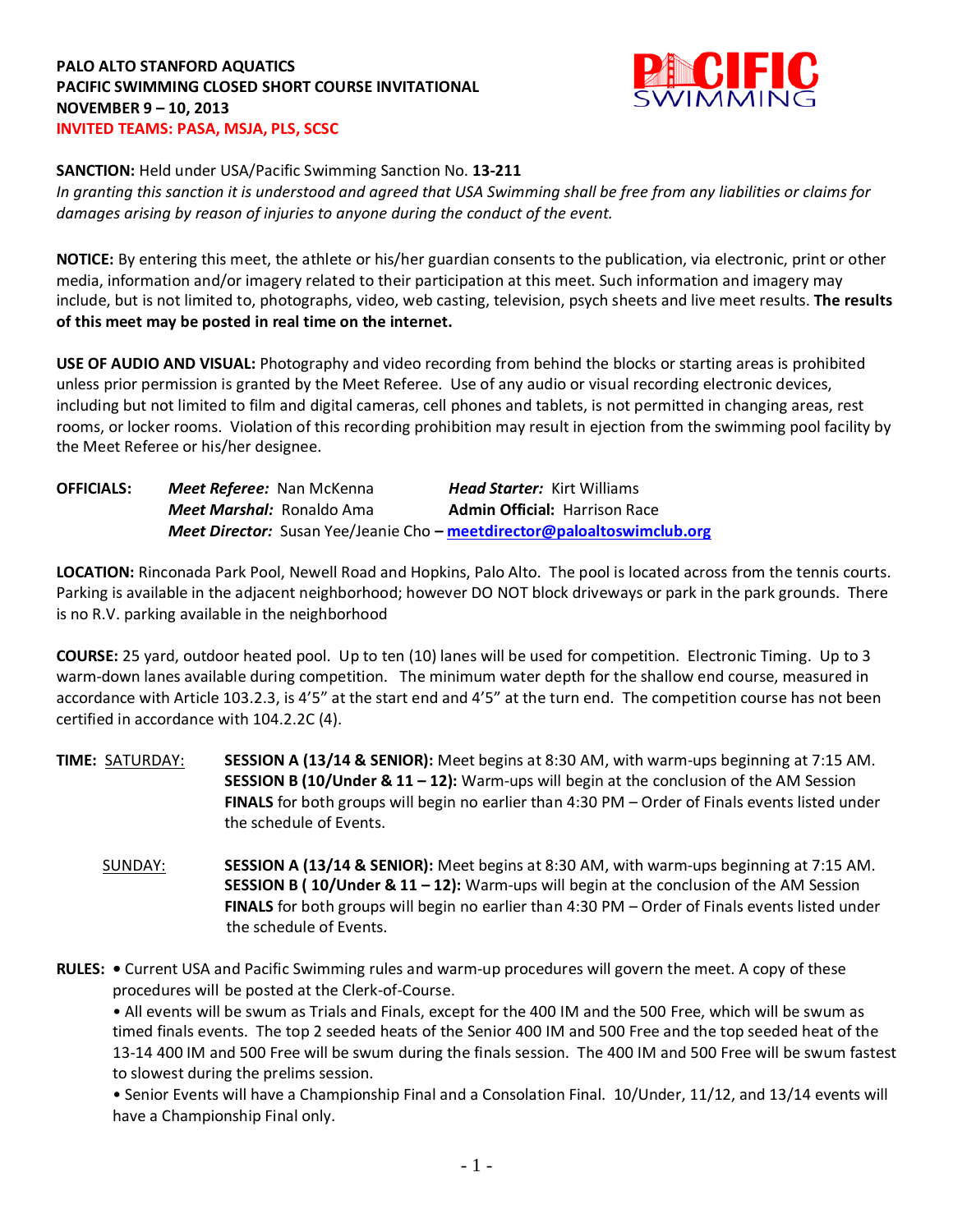• The "A" Prelim sessions will be swum combined, but will be separated as Senior and 13/14 year olds for the finals session.

- Swimmers may compete in **a maximum of three (3)** events per day.
- **All coaches and deck officials must wear their USA Swimming membership cards in a visible manner.**

**UNACCOMPANIED SWIMMERS:** Any USA-S athlete-member competing at the meet must be accompanied by a USA Swimming member-coach for the purposes of athlete supervision during warm-up, competition and warm-down. If a coach-member of the athlete's USA-S Club does not attend the meet to serve in said supervisory capacity, it is the responsibility of the swimmer or the swimmer's legal guardian to arrange for supervision by a USA-S member-coach. The Meet Director or Meet Referee may assist the swimmer in making arrangements for such supervision; however, it is recommended that such arrangements be made in advance of the meet by the athlete's USA-S Club Member-Coach.

**RACING STARTS:** Swimmers must be certified by a USA-S member-coach as being proficient in performing a racing start, or must start the race in the water. It is the responsibility of the swimmer or the swimmer's legal guardian to ensure compliance with this requirement.

- **RESTRICTIONS:** Smoking and the use of other tobacco products is prohibited on the pool deck, in the locker rooms, in spectator seating, on standing areas and in all areas used by swimmers, during the meet and during warm up periods.
	- Sale and use of alcoholic beverages is prohibited in all areas of the meet venue.
	- No glass containers are allowed in the meet venue.
	- No propane heater is permitted except for snack bar/meet operations.
	- All shelters must be properly secured.

• Except where venue facilities require otherwise, changing into or out of swimsuits other than in locker rooms or other designated areas is not appropriate and is strongly discouraged.

**ELIGIBILITY:** • Swimmers must be current members of USA-S. Hytek entries must include their name and registration number. If this is not done, it may be difficult to match the swimmer with the registration and times database. The meet host will check all swimmer registrations against the SWIMS database and if not found to be registered, the Meet Director shall accept the registration at the meet (a \$10 surcharge will be added to the regular registration fee). Duplicate registrations will be refunded by mail.

• Entries with **"NO TIME" will NOT be ACCEPTED.**

• The meet will adhere to the PASA Invite time standards for 10/Under and 11/12 year olds and the Pacific Swimming Senior I Time Standards for the 13/14 and Senior divisions. **Coach Verified times WILL be accepted for this meet**.

• Disabled swimmers are welcome to attend this meet and should contact the Meet Director or Meet Referee regarding and special accommodations on entry times and seeding per Pacific Swimming policy.

• The swimmer's age will be the age of the swimmer on the first day of the meet.

**ENTRY FEES:** \$6.50 per individual event, \$5.00 participation fee per swimmer. Entry fees are due on Saturday, November  $9<sup>th</sup>$ .

**ENTRIES: Entries will only be accepted via Hytek Team Entry.** Entered times must be submitted in yards.

Entries must be received by Thursday, October 31<sup>st</sup>. Send all entries electronically to: **[franz@fastlanetek.com](mailto:franz@fastlanetek.com)** 

**CHECK-IN:** The meet will be pre-seeded. As per Pacific Swimming rule 3.B.5.b (1) (pre-seeded meets), any swimmers not reporting for or competing in a preliminary heat when finals are scheduled shall not be penalized. The 400 IM and the 500 Free preliminary heats will be swum slowest to fastest.

**SCRATCHES:** Pacific Swimming rule Section 3.B.5.b (3) will be enforced. Swimmers qualifying for consolation finals or finals who do not wish to compete must scratch within 30 minutes after the announcement of qualifiers. During this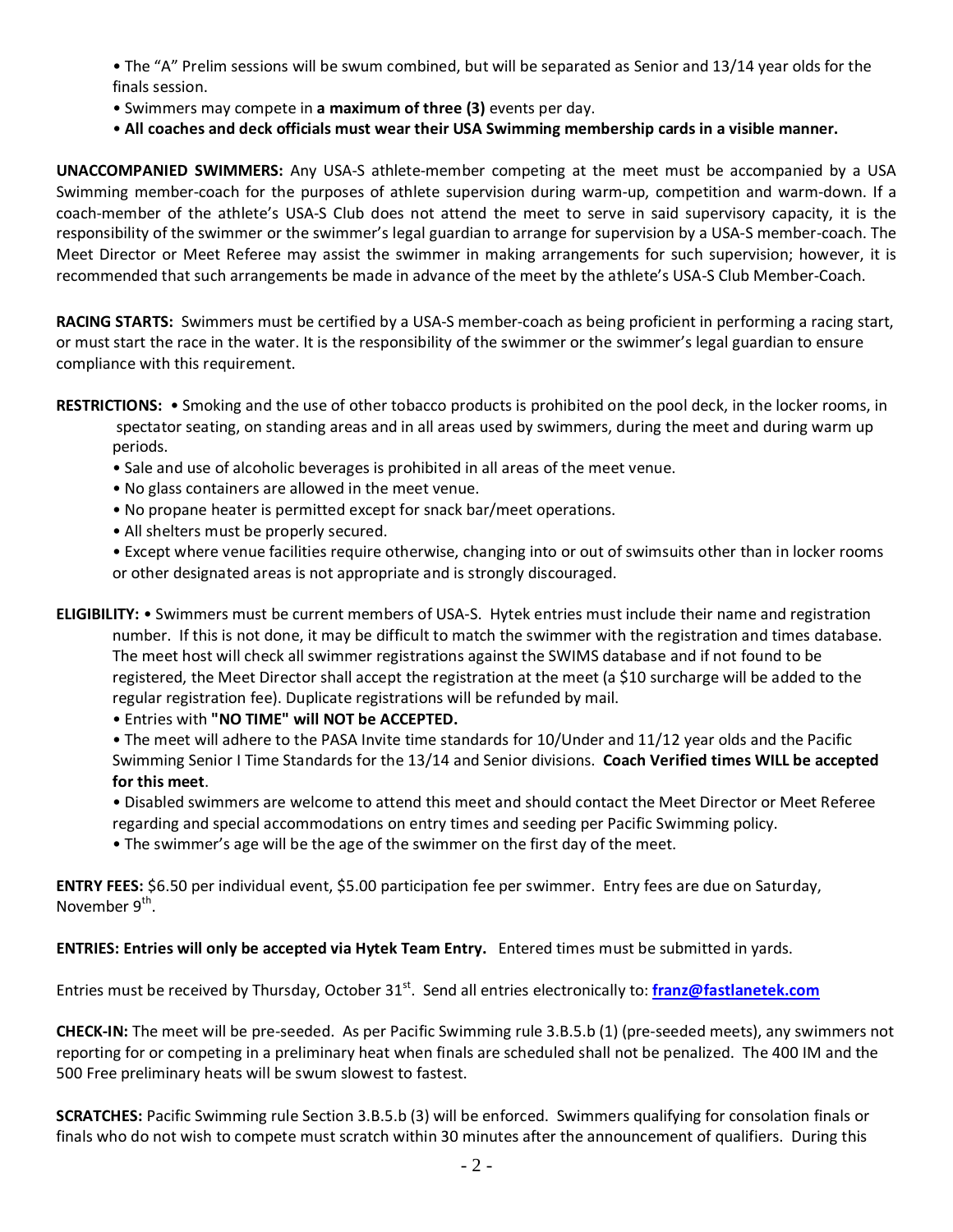period, qualifiers may also notify the referee that they may not intend to compete in consolation finals or finals. In this case they must declare their final intention within 30 minutes after the announcement of qualifiers following their last individual preliminary event. Any swimmer qualifying for a consolation final or final race in an individual event who fails to show up in said consolation final or final race prior to the deck referee calling the alternate shall be barred from further competition for the remainder of the meet. If the No-Show occurs on the last day that the swimmer is entered in an individual event in the meet, and no other individual event penalty is applicable, the swimmer shall then be fined \$25.00.

**AWARDS:** Events will not be awarded for this meet.

**ADMISSION:** Free. Programs will be emailed out to participating teams. Printed programs will not be sold at the meet.

**REFRESHMENTS:** A snack bar will be open each day. Snacks and meals will be served to all working officials and coaches.

**MISCELLANEOUS:** Participating teams should bring both timers and officials to work at the meet.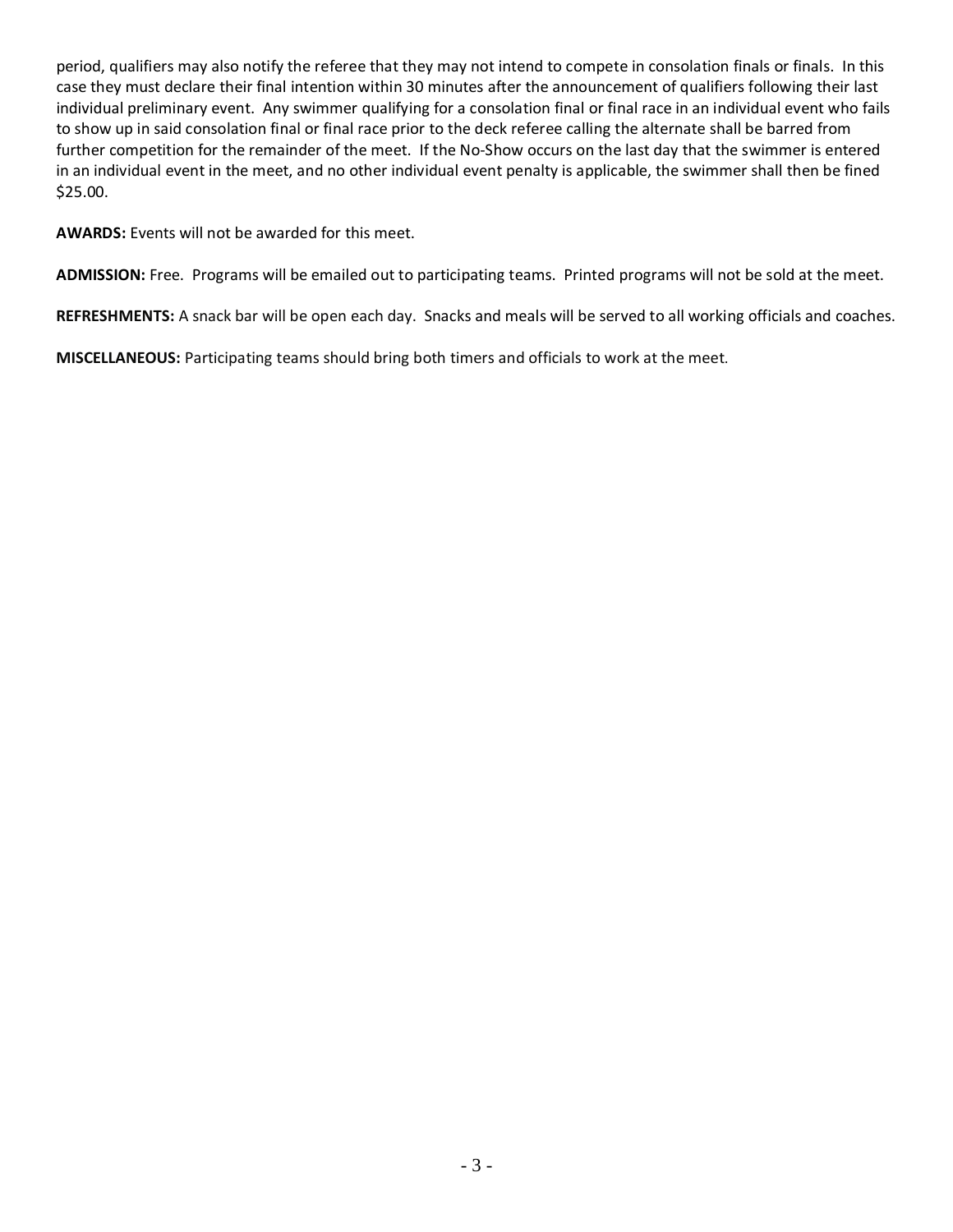## **PRELIMS Events for Saturday, November 9, 2013 – Session A**

| <b>Minimum Entry</b><br>Time | Girl | Event      | <b>Age Group</b> | Boy | <b>Minimum Entry</b><br><b>Time</b> |
|------------------------------|------|------------|------------------|-----|-------------------------------------|
| 2:18.49                      | 1    | 200 Free   | 13/14            | 2   | 2:09.99                             |
| 2:18.49                      |      | 200 Free   | Senior           |     | 2:09.99                             |
| 3:02.59                      | 3    | 200 Breast | 13/14            | 4   | 2:52.49                             |
| 3:02.59                      |      | 200 Breast | Senior           |     | 2:52.49                             |
| 2:42.39                      | 5    | 200 Fly    | 13/14            | 6   | 2:34.59                             |
| 2:42.39                      |      | 200 Fly    | Senior           |     | 2:34.59                             |
| 1:03.79                      | 7    | 100 Free   | 13/14            | 8   | 59.49                               |
| 1:03.79                      |      | 100 Free   | Senior           |     | 59.49                               |

## **Events for Saturday, November 9, 2013 – Session B**

| 5:35.99              | $q*$  | 400 IM*    | 13/14            | $10*$ | 5:24.79              |
|----------------------|-------|------------|------------------|-------|----------------------|
| 5:35.99              | $11*$ | 400 IM*    | Senior           | $12*$ | 5:24.79              |
|                      |       |            |                  |       |                      |
| <b>Minimum Entry</b> | Girl  | Event      | <b>Age Group</b> | Boy   | <b>Minimum Entry</b> |
| Time                 |       |            |                  |       | <b>Time</b>          |
| 3:11.69              | 13    | 200 Breast | 11/12            | 14    | 3:07.29              |
| 1:38.79              | 15    | 100 Breast | 10 & Un          | 16    | 1:42.79              |
| 2:27.29              | 17    | 200 Free   | 11/12            | 18    | 2:27.49              |
| 2:47.89              | 19    | 200 Free   | 10 & Un          | 20    | 2:49.99              |
| 1:22.49              | 21    | 100 Fly    | 11/12            | 22    | 1:18.69              |
| 1:32.29              | 23    | 100 Fly    | 10 & Un          | 24    | 1:35.29              |
| 1:19.19              | 25    | 100 Back   | 11/12            | 26    | 1:17.49              |

\*Event 9, 10, 11 and 12 are timed finals events. The 400 IM is a timed finals event and will be swum as separate Senior and 13/14 events. The top 2 seeded heats of senior finals and the top heat of 13-14 year olds will be swum during finals.

#### **Finals will be swum in the following order:**

11/12 200 breast 10 and under 100 breast 13/14 200 free Senior 200 free 11/12 200 free 10 and under 200 free 13/14 200 breast Senior 200 breast 11/12 100 fly 10 and under 100 fly 13/14 200 fly Senior 200 fly 11/12 100 back 13/14 100 free Senior 100 free 13/14 400 IM Senior 400 IM

**Event order for finals will be posted at the pool. Events for Sunday, November 10, 2013 – Session A**